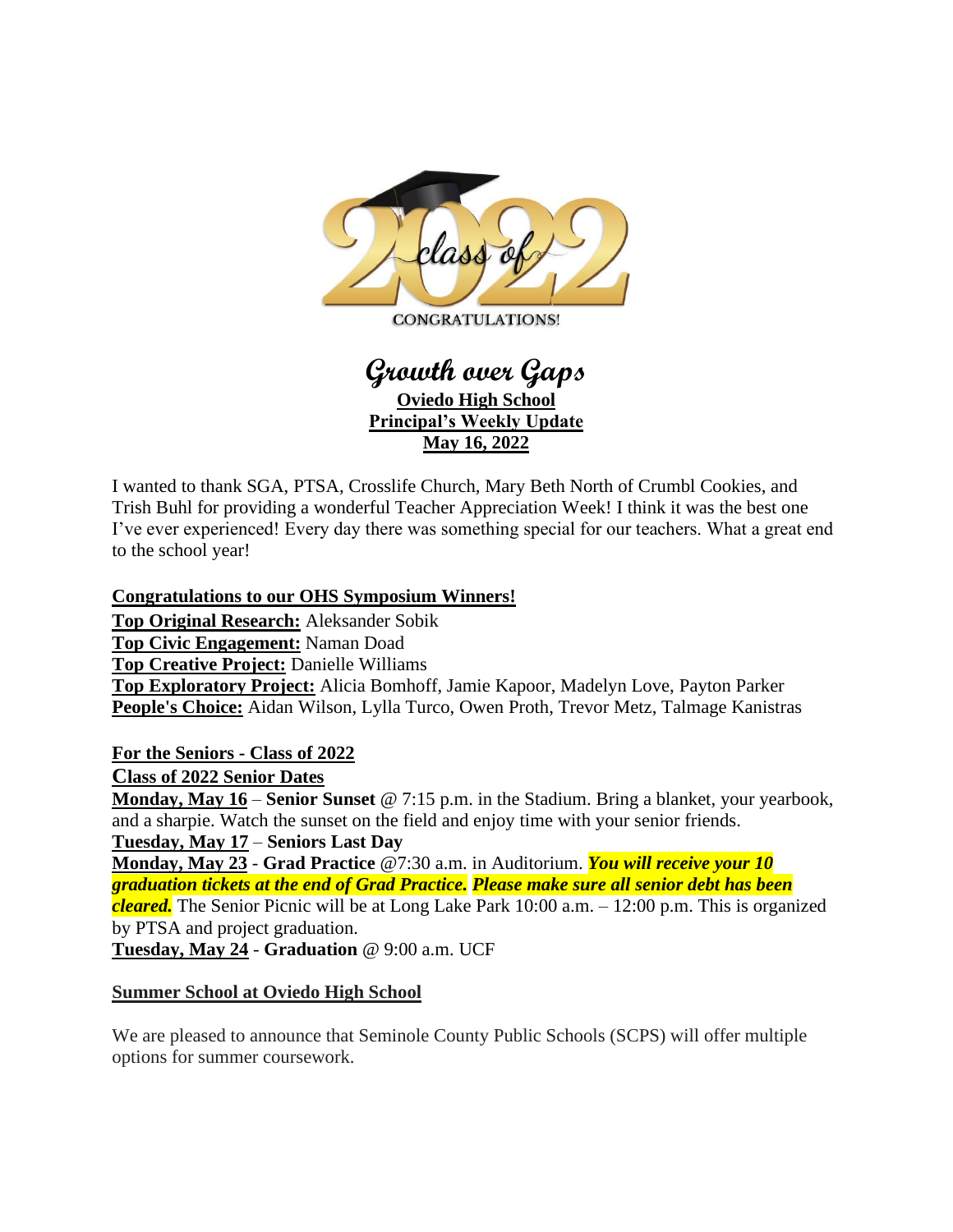# **Class of 2023**

# Make sure your student debt is clear, so you can purchase a parking pass this summer! **Details coming soon!**

Registration for the Summer of 2022 is open. Please see the following options and registration information.

- **Summer School 2022**
	- $\circ$  Credit Recovery Only Available to students who previously earned a semester grade of a "D" or an "F" in a course.
	- o Summer School Sites All high school sites except Crooms Academy
	- o May 31, 2022-June 23, 2022 (Monday-Thursday) 7:20am-1:05pm
	- o Click [HERE](https://nam10.safelinks.protection.outlook.com/?url=http%3A%2F%2Ftrack.spe.schoolmessenger.com%2Ff%2Fa%2FZuZYH_T8mdUqqAbvhIJk3Q~~%2FAAAAAQA~%2FRgRj_3DOP4SUAWh0dHBzOi8vbmFtMTAuc2FmZWxpbmtzLnByb3RlY3Rpb24ub3V0bG9vay5jb20vP3VybD1odHRwcyUzQSUyRiUyRnRpbnl1cmwuY29tJTJGNG1raDJuYW4mZGF0YT0wNCU3QzAxJTdDbWljaGFlbF9sYXdyZW5jZSU0MHNjcHMuazEyLmZsLnVzJTdDNTA5Yjk1ZDdmODdhNDY5YTBjMDUwOGQ5ZmI5MmUwMjclN0NkMWU5ZTZiMjc3OGU0OGU1YTk2MWU5ODM2YWYwODgyNyU3QzAlN0MwJTdDNjM3ODE3NDMwNTIzNzY2ODg3JTdDVW5rbm93biU3Q1RXRnBiR1pzYjNkOGV5SldJam9pTUM0d0xqQXdNREFpTENKUUlqb2lWMmx1TXpJaUxDSkJUaUk2SWsxaGFXd2lMQ0pYVkNJNk1uMCUzRCU3QzMwMDAmc2RhdGE9c3VZRGxKdHEwWGZGcXlzJTJCejMyYmdNRUNOVlYlMkZIUUtEenhuaSUyQktWeTI2SSUzRCZyZXNlcnZlZD0wVwdzY2hvb2xtQgpiHE49HmLv-QvCUht0cmVudF9kYW5pZWxAc2Nwcy5rMTIuZmwudXNYBAAAAAE~&data=04%7C01%7Ctrent_daniel%40scps.k12.fl.us%7Ca2577c4c93a546d3778408d9fb9925e7%7Cd1e9e6b2778e48e5a961e9836af08827%7C0%7C0%7C637817457453808611%7CUnknown%7CTWFpbGZsb3d8eyJWIjoiMC4wLjAwMDAiLCJQIjoiV2luMzIiLCJBTiI6Ik1haWwiLCJXVCI6Mn0%3D%7C3000&sdata=ZetCqzk43%2FBrAN%2F0jAH3ZugbA5RprnDnf8DlUMVep6s%3D&reserved=0) to register.
	- o Deadline to register: April 15, 2022
- **Driver Education – Summer 2022**
	- o Limited Availability Students who apply will be selected through a lottery.
	- o Driver Education Sites Lake Brantley HS, Oviedo HS, Seminole HS, Winter Springs HS
	- o Driver Education Dates & Times
		- Session 1 5/31/22-6/9/22 (Monday-Thursday) 7:20 am-3:30 pm
		- **•** Session  $2 6/13/22 6/23/22$  (Monday-Thursday) 7:20 am-2:20 pm
	- o Click [HERE](https://nam10.safelinks.protection.outlook.com/?url=http%3A%2F%2Ftrack.spe.schoolmessenger.com%2Ff%2Fa%2FZuZYH_T8mdUqqAbvhIJk3Q~~%2FAAAAAQA~%2FRgRj_3DOP4SUAWh0dHBzOi8vbmFtMTAuc2FmZWxpbmtzLnByb3RlY3Rpb24ub3V0bG9vay5jb20vP3VybD1odHRwcyUzQSUyRiUyRnRpbnl1cmwuY29tJTJGNG1raDJuYW4mZGF0YT0wNCU3QzAxJTdDbWljaGFlbF9sYXdyZW5jZSU0MHNjcHMuazEyLmZsLnVzJTdDNTA5Yjk1ZDdmODdhNDY5YTBjMDUwOGQ5ZmI5MmUwMjclN0NkMWU5ZTZiMjc3OGU0OGU1YTk2MWU5ODM2YWYwODgyNyU3QzAlN0MwJTdDNjM3ODE3NDMwNTIzNzY2ODg3JTdDVW5rbm93biU3Q1RXRnBiR1pzYjNkOGV5SldJam9pTUM0d0xqQXdNREFpTENKUUlqb2lWMmx1TXpJaUxDSkJUaUk2SWsxaGFXd2lMQ0pYVkNJNk1uMCUzRCU3QzMwMDAmc2RhdGE9c3VZRGxKdHEwWGZGcXlzJTJCejMyYmdNRUNOVlYlMkZIUUtEenhuaSUyQktWeTI2SSUzRCZyZXNlcnZlZD0wVwdzY2hvb2xtQgpiHE49HmLv-QvCUht0cmVudF9kYW5pZWxAc2Nwcy5rMTIuZmwudXNYBAAAAAE~&data=04%7C01%7Ctrent_daniel%40scps.k12.fl.us%7Ca2577c4c93a546d3778408d9fb9925e7%7Cd1e9e6b2778e48e5a961e9836af08827%7C0%7C0%7C637817457453808611%7CUnknown%7CTWFpbGZsb3d8eyJWIjoiMC4wLjAwMDAiLCJQIjoiV2luMzIiLCJBTiI6Ik1haWwiLCJXVCI6Mn0%3D%7C3000&sdata=ZetCqzk43%2FBrAN%2F0jAH3ZugbA5RprnDnf8DlUMVep6s%3D&reserved=0) to register.
	- o Deadline to register April 15, 2022
- **Seminole County Virtual School – Summer 2022**
	- o First time taking a course and credit recovery
	- o Click [HERE](https://nam10.safelinks.protection.outlook.com/?url=http%3A%2F%2Ftrack.spe.schoolmessenger.com%2Ff%2Fa%2F0m0t0SfPNwjIiwgF0zyChQ~~%2FAAAAAQA~%2FRgRj_3DOP0RbaHR0cHM6Ly92aXJ0dWFsc2Nob29sLnNjcHMuazEyLmZsLnVzL2Fubm91bmNlbWVudHMvc2N2cy1zdW1tZXItMjAyMi1zdHVkZW50LWVucm9sbG1lbnQuc3RtbFcHc2Nob29sbUIKYhxOPR5i7_kLwlIbdHJlbnRfZGFuaWVsQHNjcHMuazEyLmZsLnVzWAQAAAAB&data=04%7C01%7Ctrent_daniel%40scps.k12.fl.us%7Ca2577c4c93a546d3778408d9fb9925e7%7Cd1e9e6b2778e48e5a961e9836af08827%7C0%7C0%7C637817457453808611%7CUnknown%7CTWFpbGZsb3d8eyJWIjoiMC4wLjAwMDAiLCJQIjoiV2luMzIiLCJBTiI6Ik1haWwiLCJXVCI6Mn0%3D%7C3000&sdata=WaLnDPGxiE%2FOCaLkh6W4xTWSS8uJtSG3pLqSb%2BfxDPk%3D&reserved=0) to register.
	- o For more information, visit [www.scvs.us](https://nam10.safelinks.protection.outlook.com/?url=http%3A%2F%2Ftrack.spe.schoolmessenger.com%2Ff%2Fa%2F7MxcG07Dh61QuOy8jp5hHw~~%2FAAAAAQA~%2FRgRj_3DOP4SLAWh0dHBzOi8vbmFtMTAuc2FmZWxpbmtzLnByb3RlY3Rpb24ub3V0bG9vay5jb20vP3VybD1odHRwJTNBJTJGJTJGd3d3LnNjdnMudXMlMkYmZGF0YT0wNCU3QzAxJTdDbWljaGFlbF9sYXdyZW5jZSU0MHNjcHMuazEyLmZsLnVzJTdDNTA5Yjk1ZDdmODdhNDY5YTBjMDUwOGQ5ZmI5MmUwMjclN0NkMWU5ZTZiMjc3OGU0OGU1YTk2MWU5ODM2YWYwODgyNyU3QzAlN0MwJTdDNjM3ODE3NDMwNTIzOTIzMTI5JTdDVW5rbm93biU3Q1RXRnBiR1pzYjNkOGV5SldJam9pTUM0d0xqQXdNREFpTENKUUlqb2lWMmx1TXpJaUxDSkJUaUk2SWsxaGFXd2lMQ0pYVkNJNk1uMCUzRCU3QzMwMDAmc2RhdGE9RXh6S2labmVTS3NUU2hpc2o4bWlXWiUyRk9WZ24yJTJGdEV5WlpPWFphZ0olMkZqUSUzRCZyZXNlcnZlZD0wVwdzY2hvb2xtQgpiHE49HmLv-QvCUht0cmVudF9kYW5pZWxAc2Nwcy5rMTIuZmwudXNYBAAAAAE~&data=04%7C01%7Ctrent_daniel%40scps.k12.fl.us%7Ca2577c4c93a546d3778408d9fb9925e7%7Cd1e9e6b2778e48e5a961e9836af08827%7C0%7C0%7C637817457453808611%7CUnknown%7CTWFpbGZsb3d8eyJWIjoiMC4wLjAwMDAiLCJQIjoiV2luMzIiLCJBTiI6Ik1haWwiLCJXVCI6Mn0%3D%7C3000&sdata=3WiT4juE%2Fjp4HSF9Xor6CY4FPKHnNSy3HLhds5SXogQ%3D&reserved=0)

*Note: All students are receiving this email and does not necessarily mean that you need to attend summer school. Please review your previous course grades and/or speak with your School Counselor to verify if your student needs to attend Summer School 2022.*

For additional information, please visit the SCPS Summer School [Webpage.](https://nam10.safelinks.protection.outlook.com/?url=http%3A%2F%2Ftrack.spe.schoolmessenger.com%2Ff%2Fa%2F73aUbreUTgWxXmlA9zysng~~%2FAAAAAQA~%2FRgRj_3DOP0Q1aHR0cHM6Ly93d3cuc2Nwcy5rMTIuZmwudXMvc2Nob29scy9zdW1tZXItc2Nob29sLnN0bWxXB3NjaG9vbG1CCmIcTj0eYu_5C8JSG3RyZW50X2RhbmllbEBzY3BzLmsxMi5mbC51c1gEAAAAAQ~~&data=04%7C01%7Ctrent_daniel%40scps.k12.fl.us%7Ca2577c4c93a546d3778408d9fb9925e7%7Cd1e9e6b2778e48e5a961e9836af08827%7C0%7C0%7C637817457453808611%7CUnknown%7CTWFpbGZsb3d8eyJWIjoiMC4wLjAwMDAiLCJQIjoiV2luMzIiLCJBTiI6Ik1haWwiLCJXVCI6Mn0%3D%7C3000&sdata=4kEL%2FkHUVlkbYbT7jadBYgX8aCaFRDvySWAQIiGoXiY%3D&reserved=0) If you have any questions, please reach out directly to your child's current school.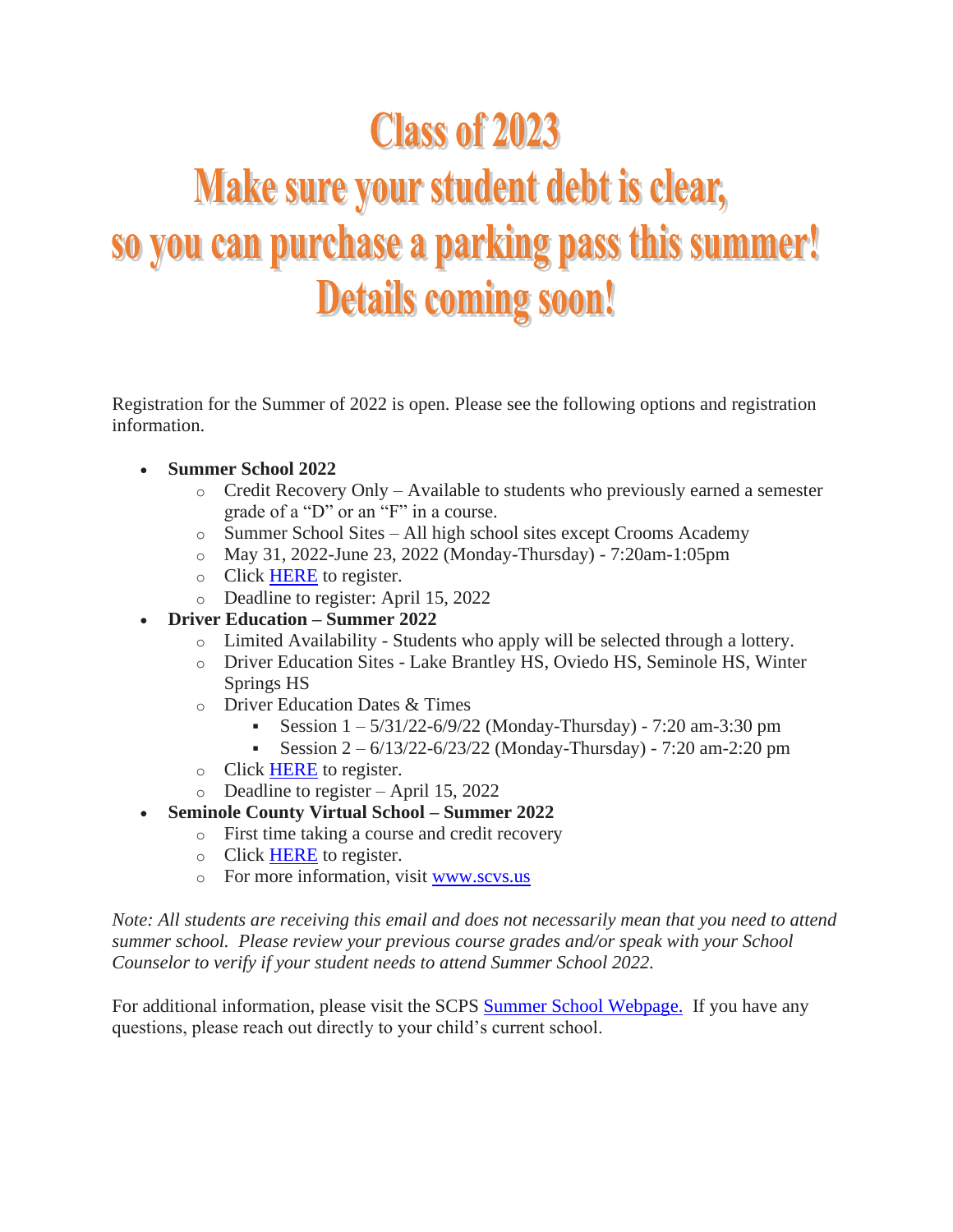

#### **Workout at Planet Fitness Free this Summer!**

Students can workout at any Planet Fitness within the state of Florida and nationwide, starting next Monday, 5/16 to 8/31, did I mention for FREE! They have four locations just in Seminole County alone- Oviedo, Winter Springs, Casselberry & Lake Mary! At the end of the summer, PF are having a drawing and awarding a \$500 Scholarship for one student in every state across the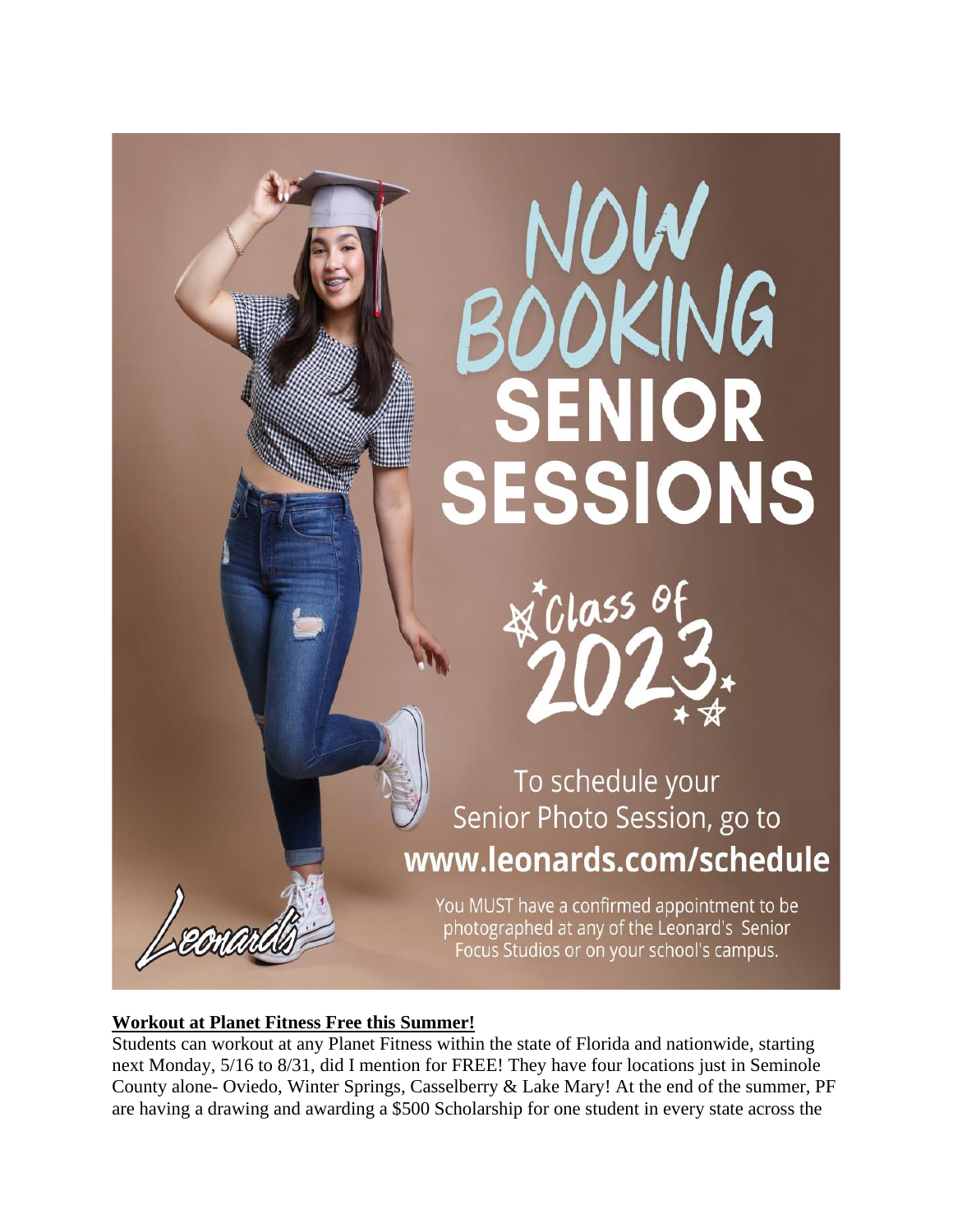US, just for participating in the exercise program. Then there will be a grand prize winner of a \$5000 Scholarship from all participants nationwide. See the attachment. Thanks for considering-

Kevin Mathews Oviedo High School Health & Physical Education, Department Chair OHS- Athletic Trainer American Red Cross Instructor

#### **Teacher of the Week**

Congratulations to **Ms. Huffman** for being named Teacher of the Week! Ms. Huffman is instrumental in helping to organize and prepare for AP Exams. She is a rock for her department and a calming presence for many teachers and students. She does all this easily and maintains a smile all the time!

#### **Student of the Week**

Congratulations to **Noah Sission** and **Kelly Hudson** nominated by Mr. Hennessy. Mr. Hennessy said, "Noah is always the first to arrive to class and is eager and willing to learn. He has tons of background knowledge and tries to connect that with both what the topic is in class along with how it reflects current day issues." He added this about Kelly, "Kelly is a fantastic student who is always cheerful and brightens the hallway or classroom she is in. She is always positive and even when things do not go her way, she aims to see any event with a 'glass half full' outlook. She is great to have in a very quiet class at the end of the day!"

Ms. Cox nominated **Jackson Cannon** and **Taika Hopkins**. She has this to say, "Jackson is a role model student and a leader in the classroom. Keep up the good work!!" She also mentioned, "Taika always wears a smile and is such a leader in a mixed level classroom. She is inclusive and accepting of all, it does not go unnoticed."

Ms. Gray and Ms. DiPietro nominated **Daijana Jackson**. They said, "Daijana has made great improvement since the beginning of the year. Her grades in Q3 were the best they have ever been since she entered high school. She is always willing to help others and has a positive attitude."

Ms. Brinkman nominated **Hersh Patel** and **Isaiah Buthrie-Stringer**. She said, "Hersh is a very hardworking student and always goes out of his way to help other students in class. He has a great attitude and is also good at starting friendly academic competitions." She also said, "Isaiah is a hard-working student who expects a lot from himself, but most of all he adds so much life to our class, by always asking intriguing questions and making us laugh."

Mr. Soos nominated **Ellie Mae Williams, Ethan "Spare Parts" Bogert, and Sarah Darnley**. He said, "Ellie Mae not only excels academically but she helps other students, works as a dividend and is a champion athlete." Ms. Letzo also recommended Ellie Williams and said, "I am recommending one of the most talented art students I have had the pleasure of working with this year, Danielle Williams, for student of the week. Danielle won first place for her art in our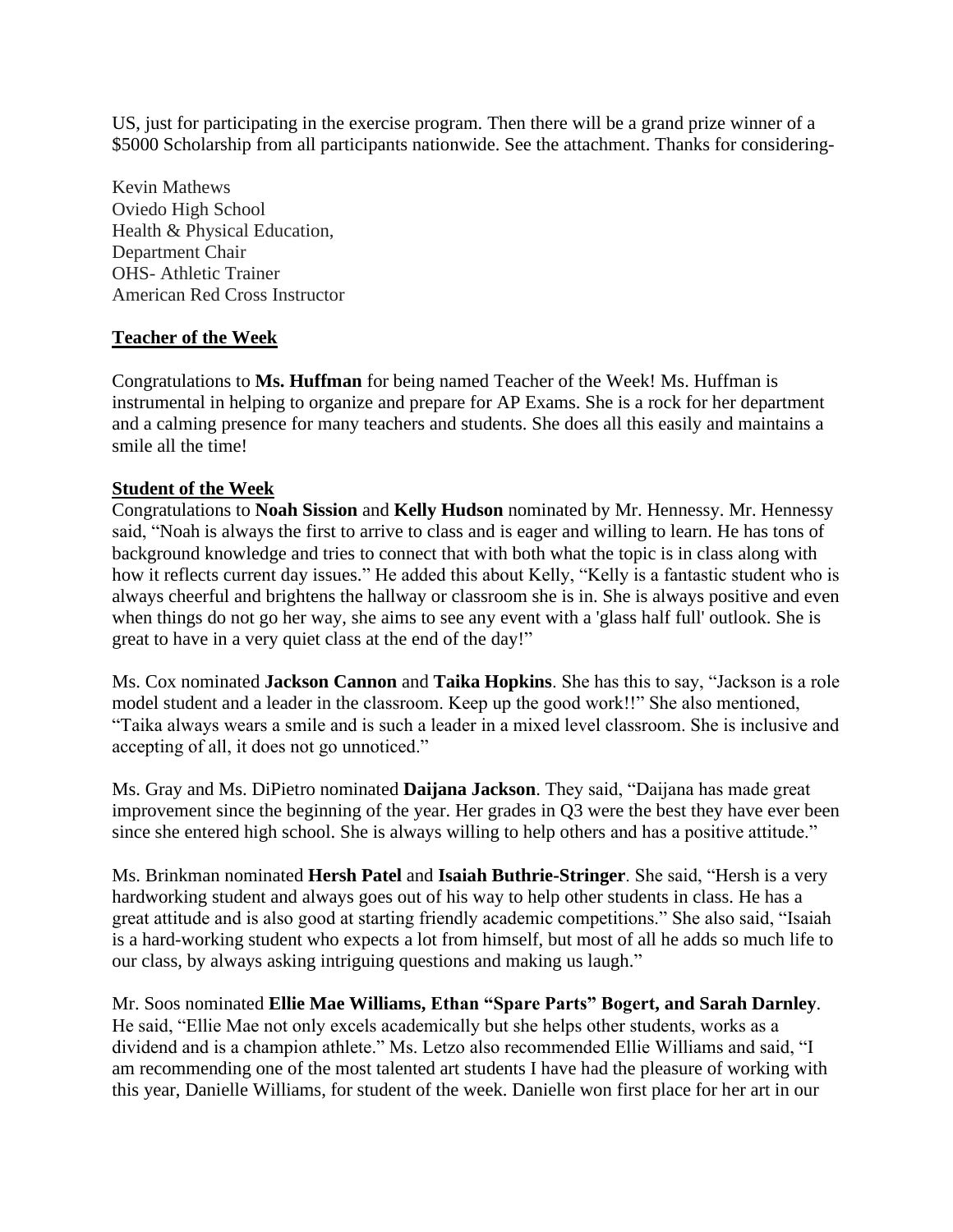talent show this year. She is also involved with school activities and clubs such as: National Honor Society, National Beta Club, SECME club. She also participates in a volley team outside of school." Mr. Soos also mentioned, "Spare Parts is an outstanding young man and an excellent student. In two years of AP Physics, he has consistently shown a strong work ethic, a positive attitude and a sense of humor." Mr. Soos added that Sarah is an outstanding senior, an honor graduate, and a great AP Physics student.

#### **Athletics Update from Athletic Director Jen Darty**

Track & Field competed in the Region Meet at Flagler Palm Coast High School. On the Girls side, Hannah Atwell, Mady Falk, Hannah Adamson, and Maya Cabal took  $13<sup>th</sup>$  in the 4x800, Hannah Adamson took 9<sup>th</sup> in the 400, and Kiana Scott took  $11<sup>th</sup>$  in the Shot Put &  $16<sup>th</sup>$  in the Discus. For the Boys, Tristen Washington took  $7<sup>th</sup>$  in the 100, Marc McDonald took  $16<sup>th</sup>$  in the 3200, and Tristen Washington, Josh Joy, Jarius Curry, and Alex Saunders took  $10<sup>th</sup>$  in the 4x100. Congratulations to Coach Tibbetts and the team on a great season!

Varsity Baseball fell to Bartram Trail 3-2 in the Region Quarterfinal to conclude their season. Congratulations to Coach Lyon & the team on a great year!

With all sports seasons concluding, our teams have had a great amount of success within their sport and inside the classroom. Spring Sports produced two district championships in Boys & Girls Water Polo, a conference championship in Boys Water Polo, and a Final Four appearance in Boys Water Polo. In the spring, we produced 13 First Team All-Conference Selections, 20 Second Team Selections, and a Coach of the Year honor – congratulations to Brian Donahue (Boys Water Polo)! In the spring, we held over a cumulative 3.5 unweighted team GPA in Softball, Girls Track & Field, Boys Tennis, Girls Lacrosse, Girls Water Polo, Boys Water Polo, and Beach Volleyball.

Across the school year, we have celebrated **two individual state champions, one relay team state champion, two region champions, six district champions, and two conference champions** along with 57 All-Conference First Team Selections, 61 Second Team Selections and 2 Coach of the Year Awards. We finished 3rd overall in the Seminole Athletic Conference All-Sports standings, passing the trophy along after a three-year reign in 2018-19, 2019-20, and 2020-21. We had four student-athletes get recognized as the Seminole County Athlete of the Year – Gabrielle Goodwin (Girls Swimming), Lorenzo Amaral (Boys Soccer), Vincenzo Micciche (Boys Water Polo), and Eleanor Duffy (Girls Student-Athlete of the Year). Eleanor Duffy was also named to the FHSAA Florida Dairy Farmers Academic All-State Team, making her one of twelve girls recognized from across the state. We finished 8<sup>th</sup> in the FHSAA State Academic Team Standings for overall team GPA and had 29 of our 31 teams hold over a cumulative 3.0 unweighted team GPA. We also had 27 senior student-athletes sign to play sports at the next level.

Attached is a full 2021-2022 Athletic Review with how each team finished in FHSAA State Series Competition and in the Seminole Athletic Conference along with a 2021-2022 Team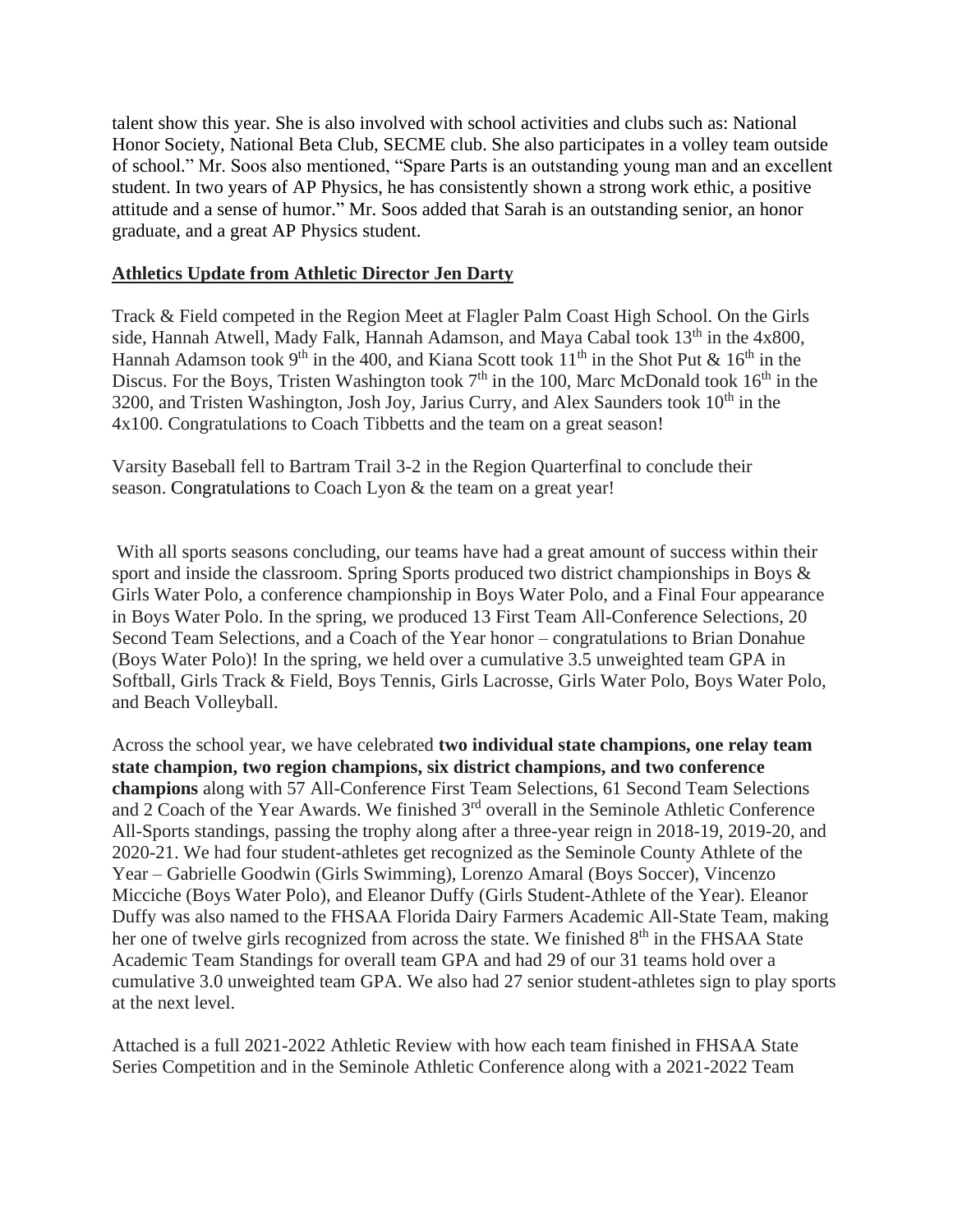Academic Review. Congratulations to all on an incredible year & thank you for your continued support of our student-athletes. GO LIONS!

#### **Calendar of Events**

#### **Monday, May 16**

5:30 PM *Colorguard Audition* (School) 7:30 PM *Senior Sunset* (School)

**Tuesday, May 17**

7:20 AM *Senior's Last Attendance Day* (School) 5:30 PM *Colorguard Audition* (School) 7:00 PM Boys Varsity Baseball OPEN *Region Final @ TBA* Away 7:00 PM *Drama Banquet* (School)

> **Wednesday, May 18** 1:30 PM *EKG Make-Up* (School) 5:30 PM *Colorguard Audition* (School)

**Thursday, May 19** 6:00 PM Boys Varsity Volleyball *Boys Volleyball Banquet* (School)

**Friday, May 20** 6:30 PM Boys Varsity Football Spring Football Game Home

> **Saturday, May 21** 7:00 AM *Flag Football Rental* (Other) Home 9:00 AM *Robotics* (School)



# **Archived Information covered in Previous Principal's Updates that is still Pertinent**

#### **OHS PTSA**

**To join or renew your OHS PTSA Membership please visit: [ohslions.memberhub.com/store](https://nam10.safelinks.protection.outlook.com/?url=https%3A%2F%2Fohslions.memberhub.com%2Fstore&data=04%7C01%7Ctrent_daniel%40scps.k12.fl.us%7C2529cbbbb83b43758ff708d95b624694%7Cd1e9e6b2778e48e5a961e9836af08827%7C0%7C0%7C637641300952130491%7CUnknown%7CTWFpbGZsb3d8eyJWIjoiMC4wLjAwMDAiLCJQIjoiV2luMzIiLCJBTiI6Ik1haWwiLCJXVCI6Mn0%3D%7C1000&sdata=RKgtWcBGYrZBcuYAsxgZSynefC5mQf3lFM03bmsKZHc%3D&reserved=0)** to join PTSA and support teacher grants, senior scholarships and more!